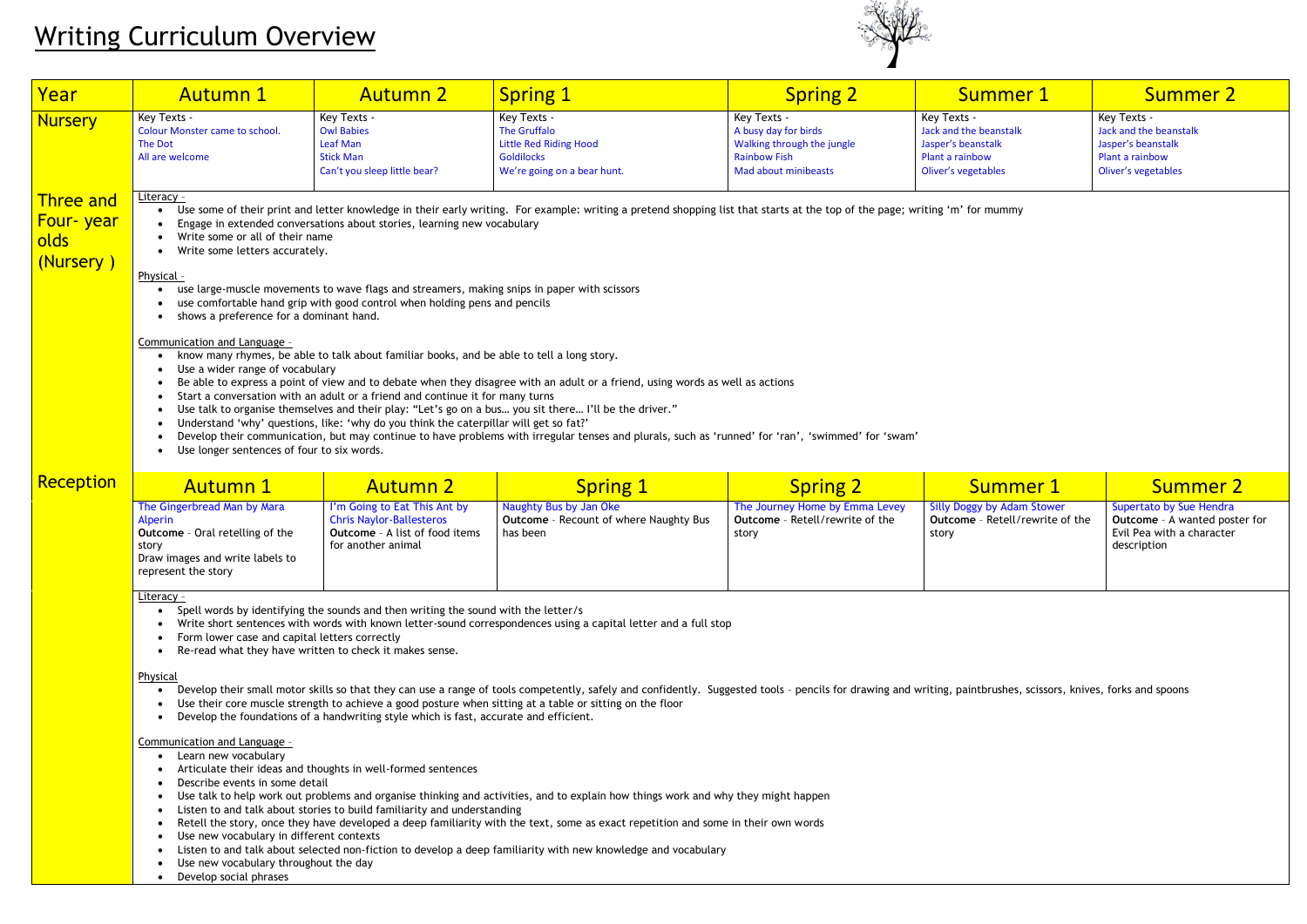Connect one idea or action to another using a range of connectives.

### ELG – Writing -

 $\bullet$ 

- Write recognisable letters, most of which are correctly formed
- Spell words by identifying sounds in them and representing the sounds with a letter or letters
- Write simple phrases and sentences that can be read by others.

- Participate in small group. Class and one-to-one discussions, offering their own ideas, using recently introduced vocabulary
- Offer explanations for why things might happen, making use of recently introduced vocabulary from stories, non-fiction, rhymes and poems where appropriate
- Express their feelings about their experiences using full sentences, including use of past, present and future tenses and making use of conjunctions, with modelling and support from their teacher

# Physical – Fine Motor

**•** Hold a pencil effectively in preparation for fluent writing - using the tripod grip in almost all cases.

## Communication and Language – Speaking –

|               | <b>Autumn 1</b>                                                                                                                                                                        | <b>Autumn 2</b>                                                                                                                                          | <b>Spring 1</b>                                                                                                                                                    | <b>Spring 2</b>                                                                                                                                                                                                                    | <b>Summer 1</b>                                                                                                                                                                                                                             | <b>Summer 2</b>                                                                                                                                                                                                                                                               |
|---------------|----------------------------------------------------------------------------------------------------------------------------------------------------------------------------------------|----------------------------------------------------------------------------------------------------------------------------------------------------------|--------------------------------------------------------------------------------------------------------------------------------------------------------------------|------------------------------------------------------------------------------------------------------------------------------------------------------------------------------------------------------------------------------------|---------------------------------------------------------------------------------------------------------------------------------------------------------------------------------------------------------------------------------------------|-------------------------------------------------------------------------------------------------------------------------------------------------------------------------------------------------------------------------------------------------------------------------------|
| <u>Year 1</u> | Lost and Found by Oliver Jeffers<br>Outcome - Fiction: Adventure<br>story based on the structure of<br>Lost and Found<br>Greater Depth - Change the<br>setting of the story.           | <b>Nibbles by Emma Yarlett</b><br>Outcome - Recount: Diary entry<br>Greater Depth - Add in further<br>details about other characters'<br>feelings        | The Lion Inside by Rachel Bright<br>Outcome - Fiction: Journey based on the<br>structure of The Lion Inside<br>Greater Depth - Change both animals in the<br>story | The Curious Case of the Missing<br>Mammoth by Ellie Hattie<br>Outcome - Fiction: Adventure story<br>based on the structure of The<br>Curious Case of the Missing<br>Mammoth<br>Greater Depth - Change the setting<br>of the story. | Toys in Space by Mini Grey<br>Outcome - Fiction: fantasy story<br>based on the structure of Toys in<br>Space.<br>Greater Depth - Choose their<br>own toy to write about and<br>change the space creature<br><b>Extension - Instructions</b> | Goldilocks and Just the One Bear by<br>Leigh Hodgkinson<br>Outcome - Fiction: Traditional Story<br>based on the structure of Goldilocks<br>and Just the One Bear<br>Greater Depth - Change the animal<br>and the setting of the story<br>Extension - non-chronological report |
|               | Sentence -                                                                                                                                                                             | Sentence -                                                                                                                                               | Sentence -                                                                                                                                                         | Sentence -                                                                                                                                                                                                                         | Sentence -                                                                                                                                                                                                                                  | Sentence -                                                                                                                                                                                                                                                                    |
|               | Combine words to make<br>sentences                                                                                                                                                     | Join words using and<br>$\bullet$                                                                                                                        | Join words and clauses using and                                                                                                                                   | Join words and clauses<br>using and                                                                                                                                                                                                | Join words and clauses<br>using and                                                                                                                                                                                                         | Join words and clauses using<br>and<br>Use simple description                                                                                                                                                                                                                 |
|               | Text -                                                                                                                                                                                 | Text -<br>Use plural noun suffixes -<br>s and -es<br>Sequence sentences to<br>$\bullet$<br>form short narratives<br>(link ideas or events by<br>pronoun) | Text -<br>Add suffixes to verbs where no<br>change is needed to the root<br>Change the meaning of verbs and<br>adjectives by adding the prefix un-                 | Text -<br>Add suffixes to verbs<br>where no change is needed<br>to the root                                                                                                                                                        | Text -<br>Add suffixes to verbs<br>where no change is<br>needed to the root<br>• Change the meaning of<br>verbs and adjectives by<br>adding the prefix un-                                                                                  | Text -<br>Sequence sentences to form<br>short narratives (link ideas or<br>events by pronoun)                                                                                                                                                                                 |
|               | <b>Punctuation -</b><br>Leave spaces between<br>words<br>Begin to sue capital<br>letters and full stops<br>Use a capital letter for<br>names of people and the<br>personal pronoun 'l' | <b>Punctuation -</b><br>Punctuate sentences<br>using a capital letter and<br>full stop<br>Use capital letter for<br>$\bullet$<br>names of people         | <b>Punctuation -</b><br>Punctuate sentences using a capital<br>letter and full stop, some question<br>marks and exclamation marks                                  | <b>Punctuation -</b><br>Punctuate sentences using<br>a capital letter and full<br>stop, some question marks<br>and exclamation marks                                                                                               | <b>Punctuation -</b><br>Punctuate sentences<br>using a capital letter and<br>full stop, some question<br>marks and exclamation<br>marks                                                                                                     | <b>Punctuation -</b><br>Use a capital letter for<br>places and days of the week<br>Punctuate sentences using a<br>capital letter and full stop,<br>some question marks and<br>exclamation marks                                                                               |

**Word – Throughout each unit of** *Pathways to Write* **there will be opportunity to teach and apply word skills:**

• Spell words containing each of the 40+ phonemes already taught

• Spell common exception words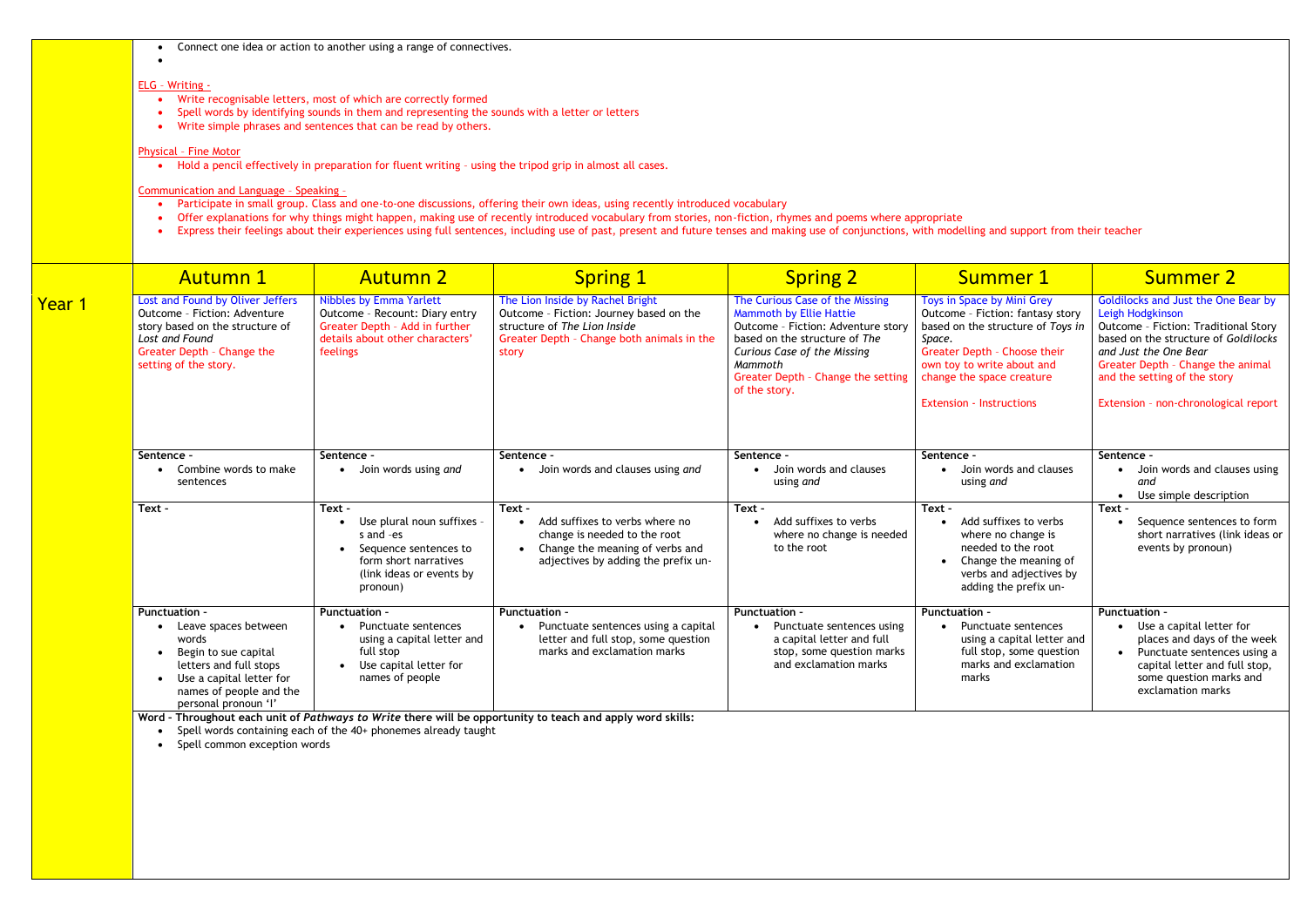| <b>Year 2</b> | <b>Troll Swap by Leigh Hodgkinson</b><br>Outcome - Fiction: story with<br>focus on characters<br>Greater Depth - story about two<br>independently invented<br>contrasting characters who swap<br>places | The Owl who was Afraid of the<br>Dark by Jill Tomlinson<br>Outcome - Non-chronological<br>report: report about owls<br>Greater Depth - Alter the layout<br>to include own subheadings and<br>extra features | Dragon Machine by Helen Ward<br>Outcome - Fiction: story with adventure<br>focus<br>Greater Depth - story written in 1 <sup>st</sup> person                                                                                                      | Major Glad, Major Dizzy by Jan Oke<br>Outcome - Recount: diary entry<br>from point of view of a toy<br>Greater Depth - diary to include<br>the feelings of the other character                                              | The Last Wolf by Mini Grey<br>Outcome - Letter: letter in role<br>as the character persuading to<br>save the trees<br>Greater Depth - real life letter<br>to specific audience e.g. local<br><b>MP</b>                                                                                              | <b>Grandad's Secret Giant by David</b><br>Litchfield<br>Outcome - Fiction: story with moral<br>focus<br>Greater Depth - story from the point<br>of view from the giant                                                                                                                                                                     |
|---------------|---------------------------------------------------------------------------------------------------------------------------------------------------------------------------------------------------------|-------------------------------------------------------------------------------------------------------------------------------------------------------------------------------------------------------------|--------------------------------------------------------------------------------------------------------------------------------------------------------------------------------------------------------------------------------------------------|-----------------------------------------------------------------------------------------------------------------------------------------------------------------------------------------------------------------------------|-----------------------------------------------------------------------------------------------------------------------------------------------------------------------------------------------------------------------------------------------------------------------------------------------------|--------------------------------------------------------------------------------------------------------------------------------------------------------------------------------------------------------------------------------------------------------------------------------------------------------------------------------------------|
|               | Sentence -<br>• Use subordination<br>(because) and co-<br>ordination (and)<br>Use expanded noun<br>phrases to describe and<br>specify                                                                   | Sentence -<br>• Use co-ordination (but,<br>or)<br>Add -ly to turn adjectives<br>$\bullet$<br>into adverbs                                                                                                   | Sentence -<br>Write sentences with different<br>forms: statements, questions,<br>exclamation, command<br>Use subordination (apply because,<br>introduce when)<br>Use present and past tenses<br>correctly and consistently (some<br>progressive) | Sentence -<br>Use present and past<br>tenses correctly and<br>consistently<br>Use the progressive form of<br>verbs in the present and<br>past tense<br>Use subordination (apply<br>because, when; introduce<br>that)        | Sentence -<br>Use subordination (if,<br>that)<br>Add -er and -est to<br>$\bullet$<br>adjectives<br>Use homophones and<br>near homophones                                                                                                                                                            | Sentence -<br>Use present and past tenses<br>correctly and consistently<br>including the progressive<br>form<br>Use subordination (using<br>when, if, that, or because)<br>and co-ordination (using or,<br>and, or but)<br>Use expanded noun phrases<br>to describe and specify<br>Add suffixes to spell longer<br>words (e.g -ment, -ful) |
|               | Text -<br>Plan or sat out loud what<br>is going to be written<br>about                                                                                                                                  | Text -<br>• Write for different<br>purposes                                                                                                                                                                 | Text -<br>Read aloud with intonation                                                                                                                                                                                                             | Text -<br>Write down ideas, key<br>words, new vocabulary                                                                                                                                                                    | Text -<br>Write down ideas, key<br>words, new vocabulary                                                                                                                                                                                                                                            | Text -<br>Make simple additions,<br>revisions and corrections                                                                                                                                                                                                                                                                              |
|               | <b>Punctuation -</b><br>• Use punctuation correctly<br>- full stops, capital letters                                                                                                                    | <b>Punctuation -</b><br>• Use commas to separate<br>items in a list                                                                                                                                         | <b>Punctuation -</b><br>Use<br>punctuation<br>correctly<br>$\bullet$<br>exclamation marks, question marks                                                                                                                                        | <b>Punctuation -</b><br>Use punctuation correctly -<br>apostrophes for the<br>possessive (singular)                                                                                                                         | <b>Punctuation -</b><br>Use punctuation<br>correctly - apostrophes<br>for contracted forms                                                                                                                                                                                                          | <b>Punctuation -</b><br>Proof-read to check for<br>errors in spelling, grammar<br>and punctuation                                                                                                                                                                                                                                          |
|               | Spell common exception words                                                                                                                                                                            |                                                                                                                                                                                                             | Word - Throughout each unit of Pathways to Write there will be opportunity to teach and apply word skills:<br>Spell many words correctly by segmenting spoken words into phonemes and representing these by graphemes                            |                                                                                                                                                                                                                             |                                                                                                                                                                                                                                                                                                     |                                                                                                                                                                                                                                                                                                                                            |
| Year 3        | Seal Sufer by Michael Foreman<br>Outcome - Recount: letter in role<br>Greater Depth - write a letter<br>from Grandad in the response to<br>one of his Grandson's letters                                | Winter's Child by Angela<br><b>McAllister</b><br>Outcome - Fiction: fantasy story<br>based on fable<br>Greater Depth - Narrative from a<br>different point of view                                          | Stone Age Boy by Satoshi Kitamura<br>Outcome - Fiction: write a story set in the<br>Stone Age<br>Greater Depth - write from POV of a person<br>from the Stone Age                                                                                | <b>Big Blue Whale by Nicolas Davies</b><br>Outcome - Persuasion: informative<br>article persuading for the<br>protection of the blue whale<br>Greater Depth - include a factfile<br>about other endangered sea<br>creatures | Journey by Aaron Becker<br>Outcome - Fiction: adventure<br>story based on Journey using the<br>language of Berlie Doherty<br>Greater Depth - include a new<br>setting route to lead from one<br>place to another                                                                                    | Zeraffa Giraffa by Dianne Hofmeyr<br>Outcome - Persuasion: tourism<br>leaflet for the Jardin des Plantes in<br>Paris<br>Greater Depth - include a section of<br>a researched Paris landmark                                                                                                                                                |
|               | Sentence -<br>Use prepositions to<br>express time, place and<br>clause                                                                                                                                  | Sentence -<br>Use conjunctions and<br>adverbs to express time,<br>place and clause<br>$\bullet$ Use <i>a</i> or <i>an</i> according to<br>whether the next word<br>begins with a vowel or a<br>consonant    | Sentence -<br>Form nouns with a range of prefixes<br>Use present and past tenses<br>correctly and consistently including<br>the progressive form and the present<br>perfect form                                                                 | Sentence -<br>Build an increasing range<br>of sentence structures<br>Use adverbs to express<br>$\bullet$<br>time, place and clause                                                                                          | Sentence -<br>Use present perfect form<br>of verbs in contrast to<br>the past tense<br>Use prepositions,<br>$\bullet$<br>conjunctions and adverbs<br>to express time, place<br>and clause<br>Use <i>a</i> or <i>an</i> according to<br>whether the next word<br>begins with a vowel or<br>consonant | Sentence -<br>Build an increasing range of<br>sentence structures<br>Use present and past tenses<br>correctly and consistently<br>including the progressive<br>form and the present perfect<br>form                                                                                                                                        |
|               | Text -<br>Group related ideas into<br>paragraphs<br>Build a varied and rich<br>vocabulary                                                                                                               | Text -<br>In narratives, create<br>characters, settings and<br>plot                                                                                                                                         | Text -<br>Build a varied and rich vocabulary                                                                                                                                                                                                     | Text -<br>Assess the effectiveness of<br>own and others' writing<br>(non-fiction)                                                                                                                                           | Text -<br>group related ideas into<br>paragraphs                                                                                                                                                                                                                                                    | Text -<br>in non-narrative material,<br>use simple organisational<br>devices including headings                                                                                                                                                                                                                                            |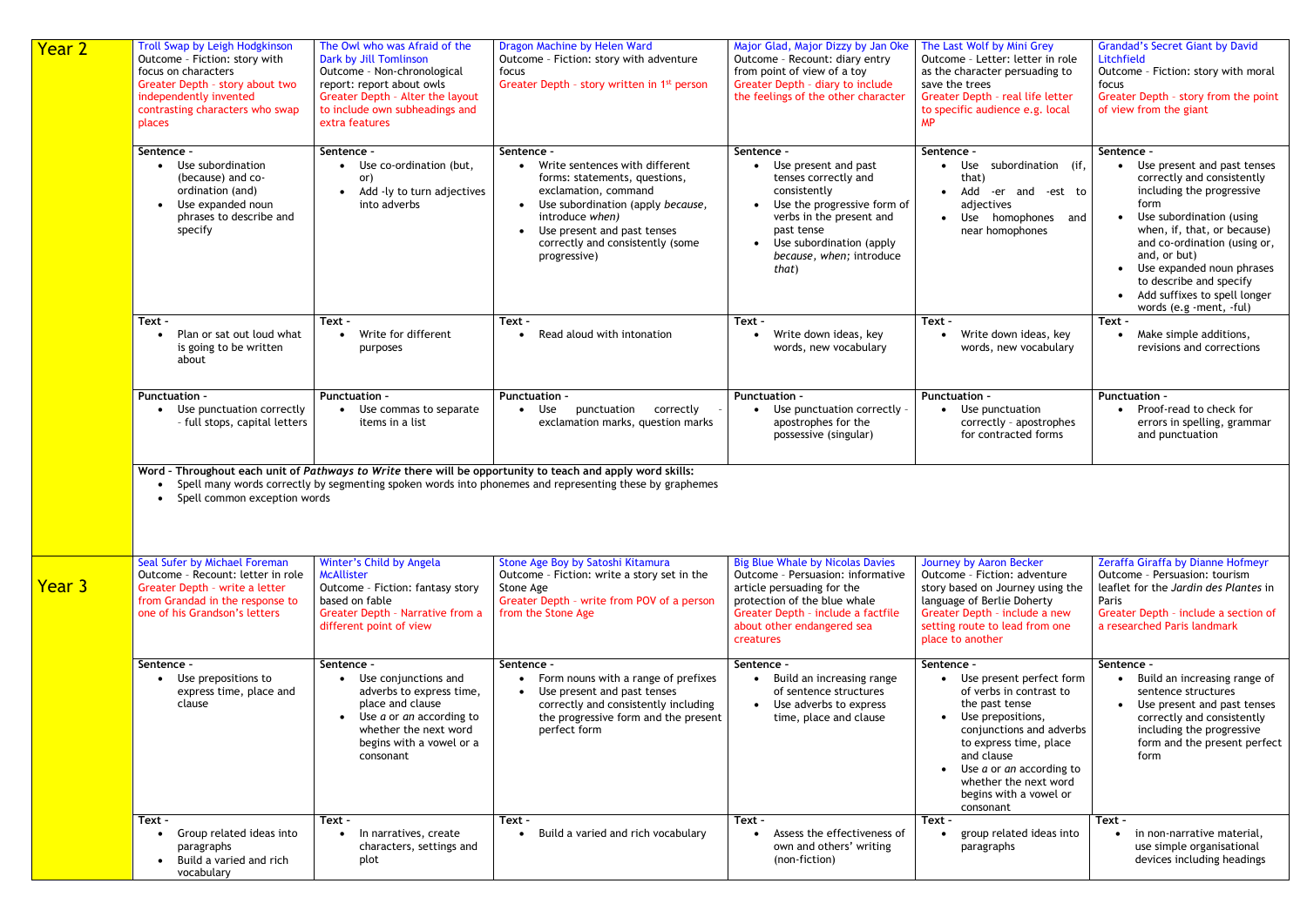|                                                                                                                                                                                                                              |                                                                                                                                                                                 |                                                                                                                                                                                       | Use headings and sub-<br>headings to aid                                                                                                                                |                                                                                                                                                                                                                                     | and sub-headings to aid<br>presentation.                                                                                                                                                                                                                 |
|------------------------------------------------------------------------------------------------------------------------------------------------------------------------------------------------------------------------------|---------------------------------------------------------------------------------------------------------------------------------------------------------------------------------|---------------------------------------------------------------------------------------------------------------------------------------------------------------------------------------|-------------------------------------------------------------------------------------------------------------------------------------------------------------------------|-------------------------------------------------------------------------------------------------------------------------------------------------------------------------------------------------------------------------------------|----------------------------------------------------------------------------------------------------------------------------------------------------------------------------------------------------------------------------------------------------------|
| Punctuation -<br>• Use inverted commas to<br>punctuate direct speech<br>(introduction)                                                                                                                                       | <b>Punctuation -</b><br>• Use inverted commas to<br>punctuate direct speech                                                                                                     | <b>Punctuation -</b><br>• Use inverted commas to punctuate<br>direct speech (and to show<br>relationship between two characters)                                                      | <b>Punctuation -</b>                                                                                                                                                    | <b>Punctuation -</b>                                                                                                                                                                                                                | Punctuation -                                                                                                                                                                                                                                            |
|                                                                                                                                                                                                                              |                                                                                                                                                                                 |                                                                                                                                                                                       |                                                                                                                                                                         |                                                                                                                                                                                                                                     |                                                                                                                                                                                                                                                          |
| <b>Gorilla by Anthony Browne</b><br>Outcome - Fiction: fantasy story<br>Greater Depth - re-tell the story<br>from Dad's POV or include speech                                                                                | Leon and the Place Between by<br><b>Graham Baker-Smith</b><br>Outcome - Recount: diary from<br>Leon's POV<br><b>Greater Depth - Write from</b><br>different POV                 | Escape from Pompeii by Christina Balit<br>Outcome - Fiction: historical narrative from<br>the character's POV<br>Greater Depth - write from POV of the<br>captain                     | When the Giant Stirred by Celia<br>Godkin<br>Outcome - Fiction: adventure story<br>from POV of the boy<br><b>Greater Depth - write from</b><br>different POV of the God | Where the Forest Meets the Sea<br>by Jeannie Baker<br>Rainforests in 30seconds by Jen<br>Green<br>Outcome - Information text:<br>information board for a<br>rainforest exhibit<br>Greater Depth - include an<br>interactive element | <b>Blue John by Berlie Doherty</b><br>Outcome - Letters: letter to a caving<br>enthusiast, including an explanation<br>Greater Depth - include a paragraph<br>of information                                                                             |
| Sentence -<br>Expand noun phrases by<br>$\bullet$<br>the addition of modifying<br>adjectives, nouns and<br>prepositional phrases<br>• Use fronted adverbials                                                                 | Sentence -<br>Extend the range of<br>sentences with more than<br>one clause by using wider<br>range of conjunctions<br>• Use Standard English<br>forms for verb inflictions     | Sentence -<br>Variety of verb forms used correctly<br>and consistently including<br>progressive and the present perfect<br>forms<br>Use Standard English forms of verb<br>inflictions | Sentence -<br>Expand noun phrases by<br>the addition of modifying<br>adjectives, nouns and<br>prepositional phrases                                                     | Sentence -<br>Build a varied and rich<br>vocabulary<br>Propose changes to<br>grammar and vocabulary<br>to improve consistency                                                                                                       | Sentence -<br>Build a rich and varied<br>$\bullet$<br>vocabulary and an increasing<br>range of sentence structures<br>Variety of verb forms used<br>$\bullet$<br>correctly and consistently<br>including the progressive and<br>the present perfect form |
| Text -<br>Organise paragraphs<br>around a theme (to<br>organise and sequence<br>more extended narrative<br>structures)<br>• Choose nouns or pronouns<br>appropriately for clarity<br>and cohesion and to avoid<br>repetition | Text -<br>Build a varied and rich<br>vocabulary                                                                                                                                 | Text -<br>Organise paragraphs around a theme<br>(using fronted adverbials to<br>introduce or connect paragraphs                                                                       | Text -<br>Choose nouns or pronouns<br>appropriately for clarity<br>and cohesion and to avoid<br>repetition                                                              | Text -<br>Use paragraphs to<br>organise information and<br>ideas around a theme                                                                                                                                                     | Text -<br>Use paragraphs to organise<br>information around a theme                                                                                                                                                                                       |
| <b>Punctuation -</b><br>• Use commas after fronted<br>adverbials<br>Re-cap: use inverted<br>commas for direct speech<br>(Year 3)                                                                                             | <b>Punctuation -</b><br>Indicate possession by<br>using the possessive<br>apostrophe with plural<br>nouns<br>The grammatical<br>difference between<br>plural and possessive 's' | <b>Punctuation -</b><br>• Use and punctuate direct speech<br>(using dialogue to show the<br>relationship between characters)                                                          | <b>Punctuation -</b><br>• Use and punctuate direct<br>speech<br>Use commas after fronted<br>adverbials                                                                  | <b>Punctuation -</b><br>• Indicate possession by<br>using the possessive<br>apostrophe with plural<br>nouns<br>the grammatical<br>difference between<br>plural and possessive 's'                                                   | <b>Punctuation -</b>                                                                                                                                                                                                                                     |
|                                                                                                                                                                                                                              |                                                                                                                                                                                 | Spell common exception words                                                                                                                                                          | Word - Throughout each unit of Pathways to Write there will be opportunity to teach and apply word skills:                                                              | presentation                                                                                                                                                                                                                        |                                                                                                                                                                                                                                                          |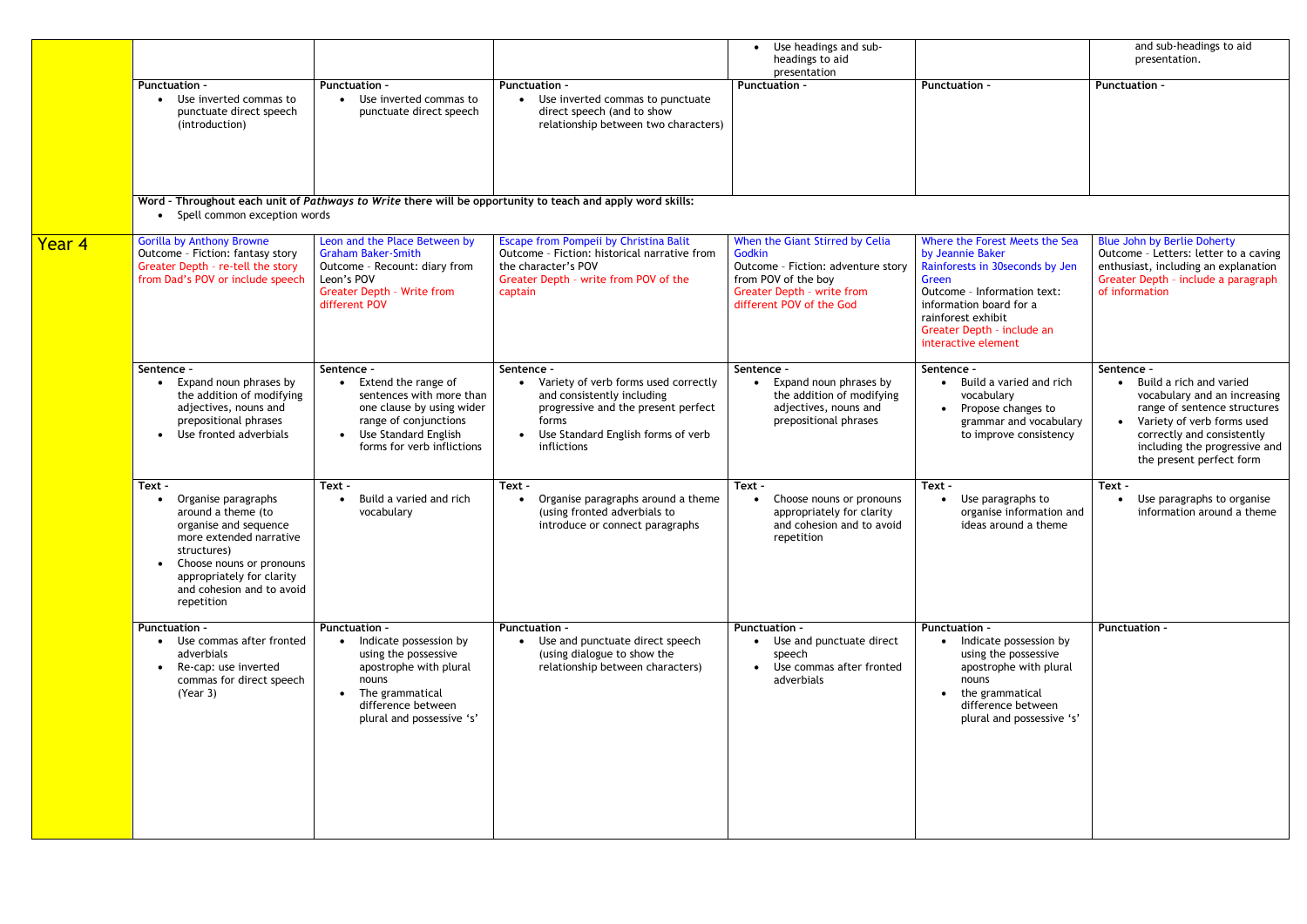| Year 5        | Queen of the Falls by Chris Van<br>Allsburg<br>Outcome - Recount: series of<br>diary entries<br>Greater Depth - series of diary<br>entries with viewpoint of other<br>characters                                                                            | The Lost Happy Endings by Carol<br><b>Ann Duffy</b><br>Outcome - Fiction: traditional<br>tale<br><b>Greater Depth - Traditional tale</b><br>from another character's POV                        | Arthur and the Golden Rope by Joe Todd -<br><b>Stanton</b><br>Outcome - Fiction: myth - create heroes,<br>villains and monsters<br>Greater Depth - vary the viewpoint from<br>which the myth is told | The Darkest Dark by Chris Hadfield<br>Outcome - Recount - Biography<br>Greater Depth - A first-person<br>recount with the experience from<br>the person's life within the<br>biography | The Paperbag Prince by Colin<br>Thompson<br>Outcome -<br>Persuasion/information - hybrid<br>leaflet<br>Greater Depth - write an oral<br>presentation for a tv or radio<br>broadcast as experts | <b>Blue John by Berlie Doherty</b><br>Outcome - Letters: letter to a caving<br>enthusiast, including an explanation<br>Greater Depth - include a paragraph<br>of information                |
|---------------|-------------------------------------------------------------------------------------------------------------------------------------------------------------------------------------------------------------------------------------------------------------|-------------------------------------------------------------------------------------------------------------------------------------------------------------------------------------------------|------------------------------------------------------------------------------------------------------------------------------------------------------------------------------------------------------|----------------------------------------------------------------------------------------------------------------------------------------------------------------------------------------|------------------------------------------------------------------------------------------------------------------------------------------------------------------------------------------------|---------------------------------------------------------------------------------------------------------------------------------------------------------------------------------------------|
|               | Sentence -<br>use fronted adverbials                                                                                                                                                                                                                        | Sentence -<br>use expanded noun                                                                                                                                                                 | Sentence -<br>• use expanded noun phrases to                                                                                                                                                         | Sentence -<br>• variety of verb forms used                                                                                                                                             | Sentence -<br>use modal verbs to                                                                                                                                                               | Sentence -<br>• use relative clauses                                                                                                                                                        |
|               |                                                                                                                                                                                                                                                             | phrases to convey<br>complicated information<br>concisely                                                                                                                                       | convey complicated information<br>concisely<br>use relative clauses beginning with<br>who, which, where, when, whose,<br>that or an omitted relative pronoun                                         | correctly and consistently<br>including the present<br>perfect<br>• recap: extend the range of<br>sentences with more than<br>one clause by using a wider<br>range of conjunctions     | indicate degrees of<br>possibility                                                                                                                                                             | beginning with who, which,<br>where, when, whose, that or<br>an omitted relative pronoun<br>use adverbs to indicate<br>degrees of possibility                                               |
|               | Text -<br>Plan writing by identifying<br>$\bullet$<br>the purpose and audience<br>Organise paragraphs<br>$\bullet$<br>around a theme                                                                                                                        | Text -<br>Describe settings,<br>characters and<br>atmosphere<br>• Integrate dialogue to<br>convey character and<br>advance the action                                                           | Text -<br>Link ideas across paragraphs using<br>adverbials                                                                                                                                           | Text -<br>Link ideas across<br>paragraphs using adverbials<br>• Link ideas using tense                                                                                                 | Text -<br>Use devices to build<br>cohesion within a<br>paragraph<br>• Choose the appropriate<br>register<br>Enhance meaning<br>through selecting the<br>appropriate grammar<br>and vocabulary  | Text -<br>Use a wider range of devices<br>to build cohesion across<br>paragraphs<br>Link ideas using tense<br>choices                                                                       |
|               | <b>Punctuation -</b><br>Commas after fronted<br>adverbials<br>Use commas to clarify<br>$\bullet$<br>meaning or avoid<br>ambiguity in writing                                                                                                                | <b>Punctuation -</b><br>Use of inverted commas<br>and other punctation to<br>punctuate direct speech                                                                                            | Punctuation -<br>• Use commas to clarify meaning or<br>avoid ambiguity when writing                                                                                                                  | <b>Punctuation -</b><br>Use brackets, dashes or<br>commas to indicate<br>parenthesis                                                                                                   | <b>Punctuation -</b><br>Use brackets, dashes or<br>commas to indicate<br>parenthesis                                                                                                           | Punctuation -                                                                                                                                                                               |
| <u>Year 6</u> | Star of Hope, Star of Fear by Jo<br>Hoestandt<br>Outcome - Fiction: flashback<br>story, information text<br>Greater Depth - to write a<br>narrative with a flashback<br>including a section in recount<br>genre e.g. diary, letter, eye-<br>witness account | Can we save the tiger? By Martin<br><b>Jenkins</b><br>Outcome -<br>Information/explanation/<br>persuasion: hybrid text<br>recount: diary<br>Greater Depth - Write a<br>Newsround TV style story | Selfish Giant by Oscar Wilde<br>Outcome - Fiction: classic narrative<br>Explanation<br>Greater Depth - write the narrative from a<br>different viewpoint                                             | Jemmy Button by Aliz Barzelay<br>Island by Jason Chin<br>Outcome - Recount - journalistic<br>report (hybrid text)<br>Dsicussion<br>Greater Depth - write a magazine<br>article         | Manfish by Jennifer Berne<br>Outcome - Recount - biography<br>Fiction<br>Greater Depth - add in script<br>commentary about role in<br>conservation debate                                      | <b>Sky Chasers by Emma Carrol</b><br>Outcome - Fiction - adventure story<br>Recount - autobiography<br>Greater Depth - include a section<br>written from the viewpoint of<br>another person |
|               | Sentence -                                                                                                                                                                                                                                                  | Sentence -                                                                                                                                                                                      | Sentence -                                                                                                                                                                                           | Sentence -                                                                                                                                                                             | Sentence -                                                                                                                                                                                     | Sentence -                                                                                                                                                                                  |
|               | use expanded noun<br>phrases to convey<br>complicated information<br>concisely (Year 5)<br>Use passive verbs<br>$\bullet$                                                                                                                                   | use modal verbs or<br>adverbs to indicate<br>degrees of possibility                                                                                                                             | recognise vocabulary and structures<br>for formal speech and writing,<br>including subjunctive forms<br>• use passive verbs                                                                          | use passive verb forms<br>• variety of verb forms used<br>correctly and consistently<br>including the progressive<br>and present perfect forms                                         | use relative clauses<br>beginning with who,<br>which, where, when,<br>whose, that or an<br>omitted relative pronoun<br>(Year 5)                                                                | recognise vocabulary and<br>structures for formal speech<br>and writing, including<br>subjunctive forms                                                                                     |
|               | Text -<br>link ideas across<br>$\bullet$<br>paragraphs using a wide<br>range of cohesive devices<br>(Year 5)                                                                                                                                                | Text -<br>enhance meaning through<br>selecting appropriate<br>grammar and vocabulary                                                                                                            | Text -<br>distinguish between the language of<br>speech and writing<br>• integrate dialogue to convey<br>character and advance the action                                                            | Text -<br>use a wider range of<br>devices to build cohesion<br>use organisational and<br>presentational devices to<br>structure text                                                   | Text -<br>use wider range of<br>devices to build cohesion                                                                                                                                      | Text -<br>identify the audience and<br>purpose for writing<br>• choose the appropriate<br>register                                                                                          |